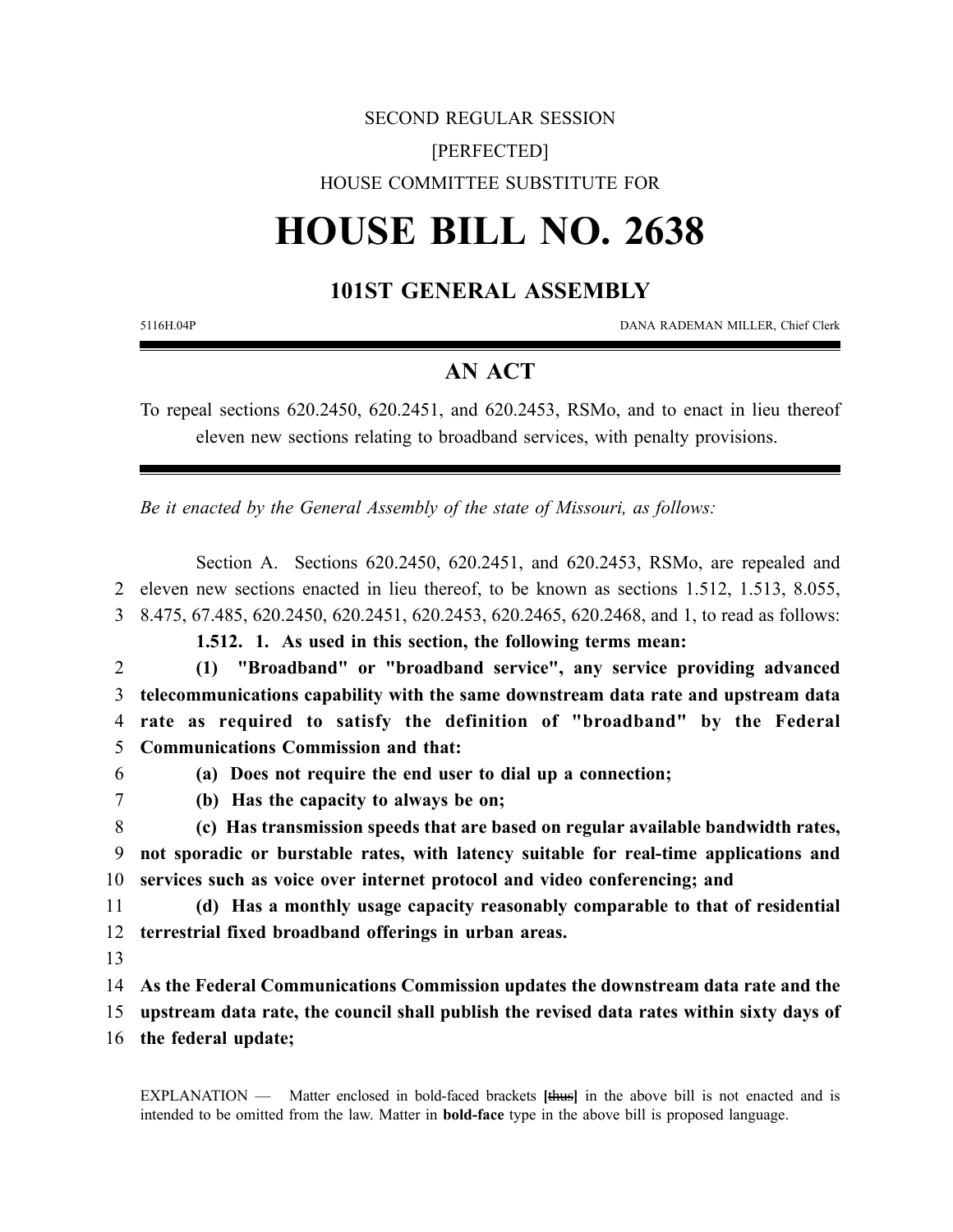**(2) "Council", the broadband development council; (3) "Digital navigation service", a person or entity that helps or teaches people to safely and effectively use the internet; (4) "Downstream data rate", the transmission speed from the service provider source to the end user; (5) "Internet protocol address" or "IP address", a unique string of numbers separated by periods that identifies each computer using the internet protocol to communicate over a network; (6) "Unserved area", an area that has no access to broadband service; (7) "Upstream data rate", the transmission speed from the end user to the service provider source. 2. There is hereby established the "Broadband Development Council". The office of broadband development of the department of economic development shall provide administrative, personnel, and technical support to the council as necessary. 3. The council shall consist of: (1) The director of the department of economic development or his or her designee; (2) The chief information officer within the office of administration or his or her designee; (3) The commissioner of higher education or his or her designee; (4) The commissioner of education or his or her designee; (5) The director of the state office of broadband development or his or her designee; (6) The following members of the public, appointed by and serving at the pleasure of the governor, with the advice and consent of the senate: (a) Two members representing providers that deploy a large volume of broadband service, one of which shall provide service in a rural area; (b) One member from each congressional district representing business users of this state; and (c) One member from each congressional district representing residential users of this state. Members appointed under this subdivision shall serve no more than two three-year terms. However, the terms shall be staggered with one-third of the inaugural members, chosen by lot, serving one additional year and another one-third of the inaugural** HCS HB 2638 2

 **members, chosen by lot, serving an additional two years. Members appointed under this subdivision shall be deemed part-time public officials and may have other**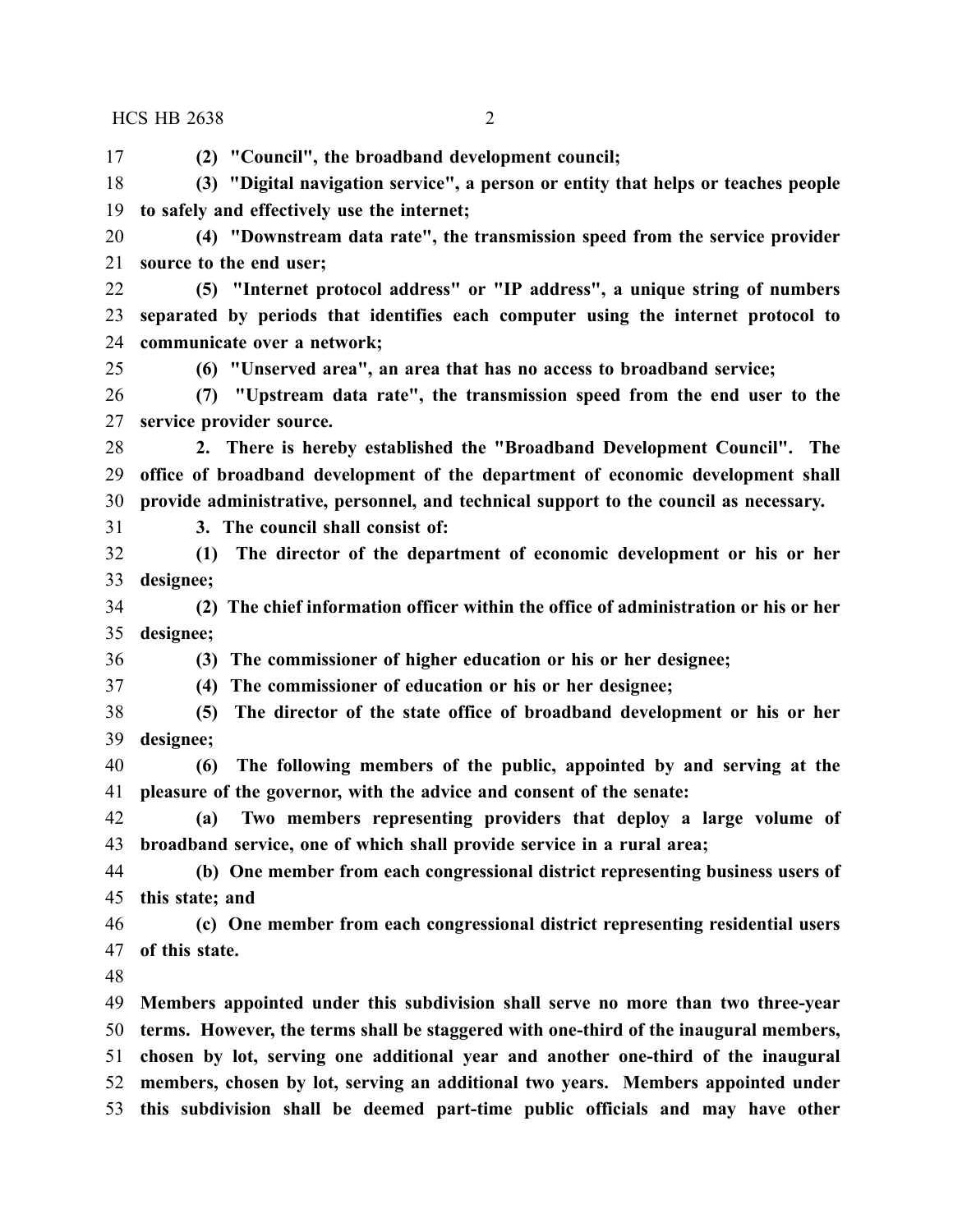**employment. Any person employed by, owning an interest in, or otherwise associated with a broadband deployment project, project sponsor, or project participant is not disqualified from serving as a council member but shall recuse himself or herself from board actions if the member has a conflict of interest or would violate the rules of the Missouri ethics commission;**

 **(7) Three senators appointed by the president pro tempore of the senate, two of whom shall be members of the majority party and one of whom shall be a member of the minority party; and**

 **(8) Three members of the house of representatives appointed by the speaker of the house, two of whom shall be members of the majority party and one of whom shall be a member of the minority party.**

 **4. (1) The council shall select a chair and vice chair from among its members. The director of the department of economic development shall chair the first meeting of the council until a chair is selected. Terms of the chair and vice chair shall be two years, and no member may serve more than two consecutive terms in either position. The council shall appoint a secretary-treasurer, who need not be a member of the council and who, among other tasks or functions designated by the council, shall keep records of its proceedings.**

 **(2) Fifteen voting members of the council shall constitute a quorum, and a simple majority of the members present shall be sufficient for any action taken by vote of the council.**

 **(3) The council may appoint committees or subcommittees for the purposes of investigations and recommendations. Members of these committees or subcommittees need not be members of the council.**

 **(4) No member of the council who serves by virtue of his or her office shall receive compensation or reimbursement of expenses for serving as a member. Members appointed under subdivision (5) of subsection 3 of this section and the members of any committee or subcommittee are entitled to be reimbursed for actual and necessary expenses.**

 **(5) No member shall be subject to antitrust or unfair competition liability based on membership or participation in the council. The council shall be deemed to provide an essential governmental function and shall have state-action immunity.**

**5. (1) The council shall:**

 **(a) Explore any and all ways to expand access to broadband services including, but not limited to, middle mile, last mile, and wireless applications;**

 **(b) Gather data regarding the various speeds provided to consumers and compare that data to the speeds the internet service provider advertises;**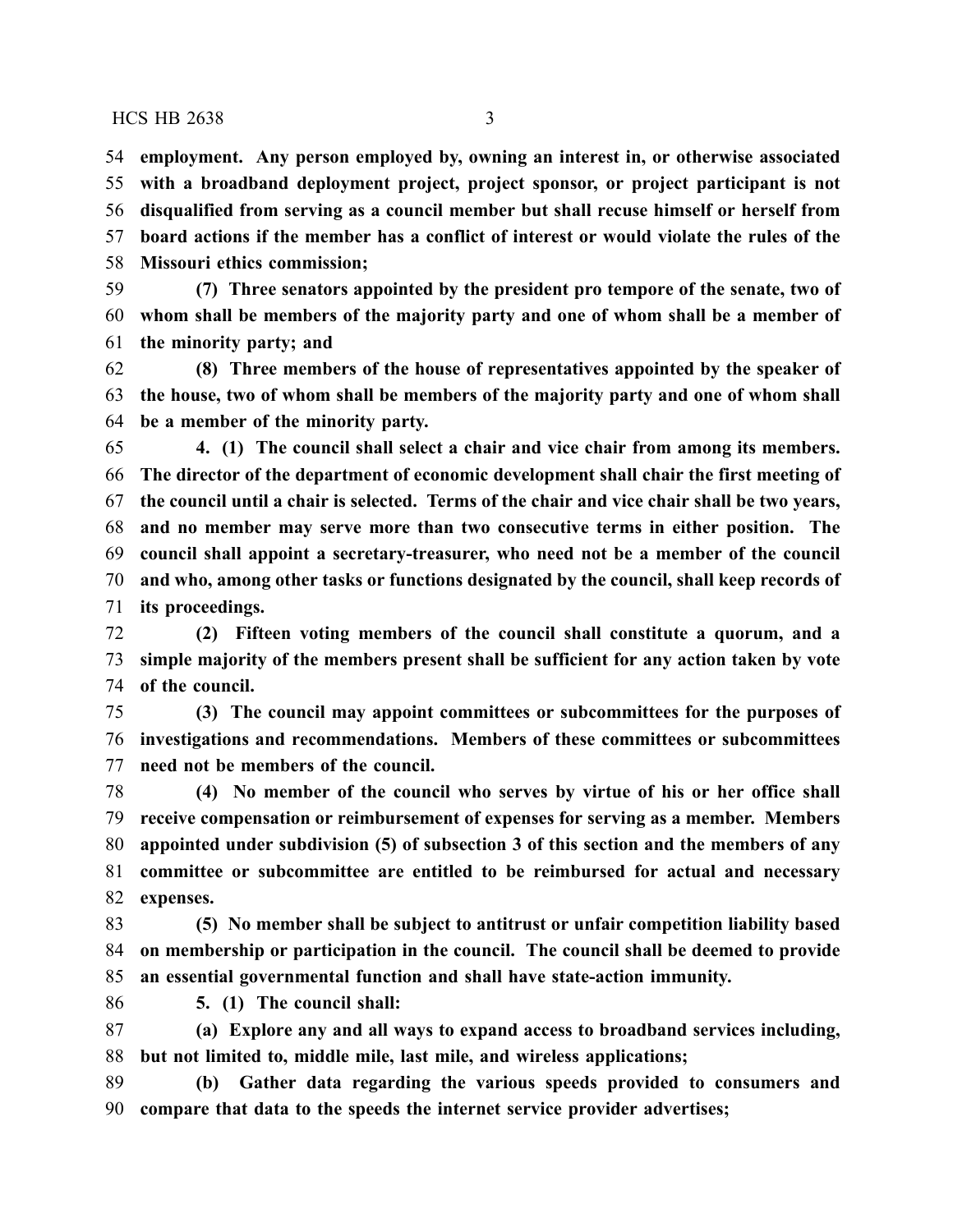**(c) Explore the potential for increased use of broadband service for the purposes of education, career readiness, workforce preparation, and alternative career training; (d) Explore ways to encourage state and municipal agencies to expand the**

 **development and use of broadband services to better serve the public; (e) Assist in expanding electronic instruction and distance education services, including digital navigation services; (f) Advise and make recommendations to the general assembly regarding: a. Strategies to make broadband service available to unserved and underserved areas; b. Statutory changes that may enhance and expand broadband in the state; and c. Strategies to increase adoption of the Affordable Connectivity Program or any successor program; and (g) Submit a report to the general assembly and governor on or before January first each year. The report shall include a summary of the actions taken by the council during the previous year. (2) In addition to other powers, the council is hereby granted the powers bodies and political subdivisions have websites, one-stop government access, and the ability to stream audio and video of public meetings; (c) Make and execute contracts, commitments, and other agreements necessary or convenient to exercise its powers including, but not limited to, hiring consultants to assist in the mapping of the state and categorization of areas within the state; and (d) Perform any other activities to further its purpose. (3) The council may: (a) Retain outside expert consultants to assist in the purposes of this section.**

 **Any retention and contracting of expert consultants shall be transparent, and the council shall make publicly available any contracts, retention agreements, payments, and invoicing for services; and**

 **(b) Take action to increase awareness of issues concerning broadband services and to educate and inform the public.**

 **6. (1) The council shall establish a mapping of broadband services in the state based on analysis of data, broadband demand, and other relevant information. The**

 **necessary and appropriate to carry out and effectuate the duties described under subdivision (1) of this subsection. The council shall have the power to:**

**(a) Promote awareness of public facilities that have community broadband**

 **access that can be used for distance education and workforce development; (b) Advise on the deployment of online government portals so that all public**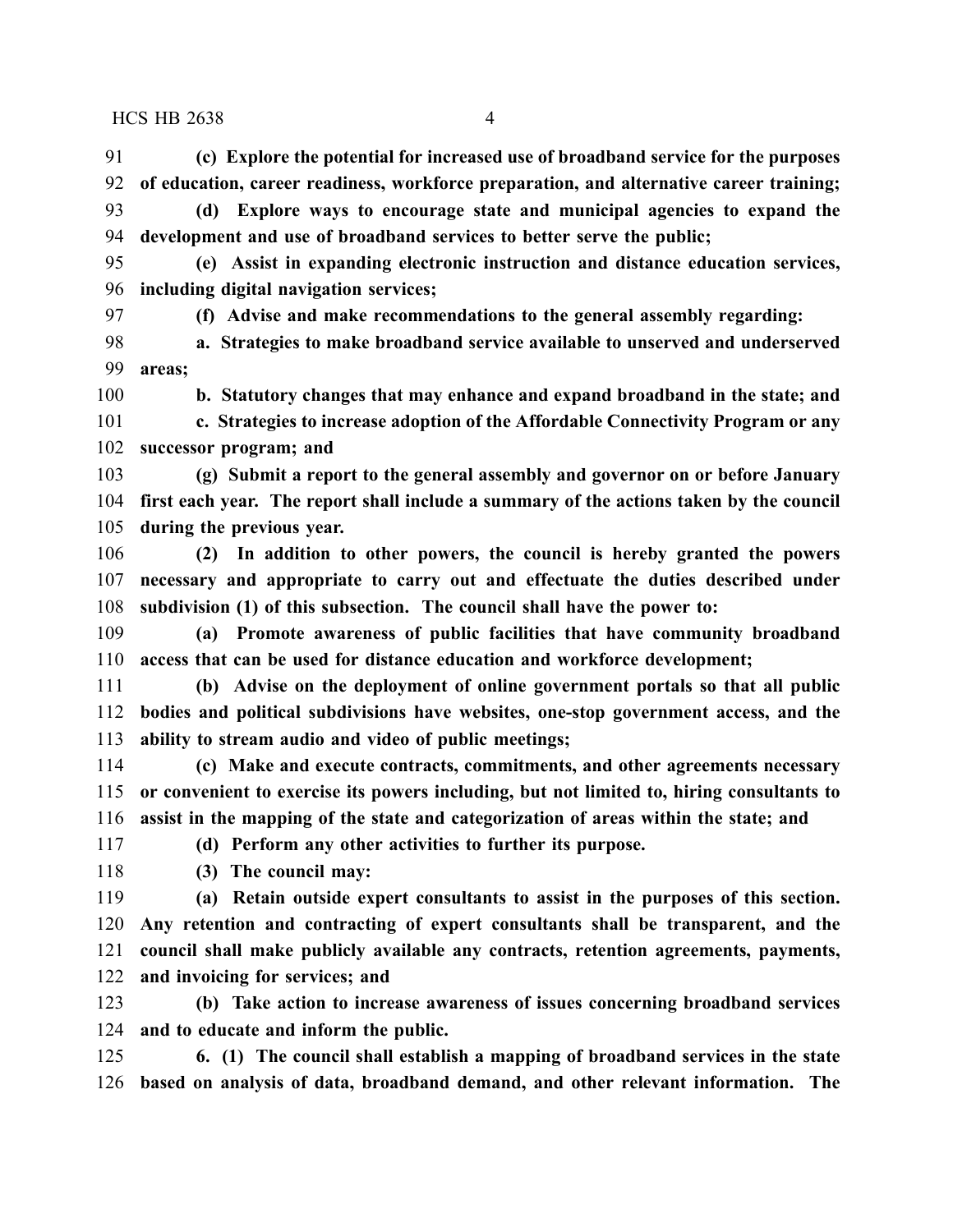$HCS$  HB 2638  $\overline{5}$ 

 **council shall publish an annual assessment and map of the status of broadband that shall specifically designate underserved and unserved areas of the state.**

 **(2) The council shall establish a public map that is interactive and reflects estimated downstream data rates and upstream data rates in regions, counties, cities, communities, streets, or other areas. The public map shall not be so specific as to show data rates at a particular street address or physical location but may include data regarding capacity, based upon fiber count.**

 **(3) The mapping shall be based on information collected or received by the council including, but not limited to, data collected from:**

 **(a) State agencies, federal agencies, public institutions of higher education, and private entities that collect data on broadband services;**

**(b) Industry-provided information;**

**(c) Consumer data; and**

 **(d) A voluntary data collection program that the council may establish. The program may include voluntarily submitted data from internet service providers and include any home or region data rate meters utilized by the provider and voluntarily submitted data from customers of an internet service provider, reflecting the person's data rate at a particular IP address, which may be based upon a web-based test or analysis program. Any data collected through a voluntary data collection program shall not be deemed public information and is not subject to public release or availability. Any voluntary data collection program established by the council shall:**

 **a. Clearly state to the providers or customers submitting information that the data rate speed may become public, including references to the provider or customer's physical address;**

 **b. Clearly state submission of information is voluntary and shall be deemed as consent to use and make public such information; and**

 **c. Not include any customer's browsing history, search history, usage records, billing records, or otherwise publicly identify the customer by name, IP address, or physical address.**

 **(4) The mapping and designations therein shall be revised on a continuing basis by the council.**

**(5) Any map of broadband services accessible to the public shall exclude:**

 **(a) The location or identity of any critical infrastructure used by public or private entities to provide internet services;**

 **(b) Any identifying information of users, including name and IP addresses; and (c) Any information designated as confidential for public security reasons by the United States Department of Homeland Security or the department of public safety.**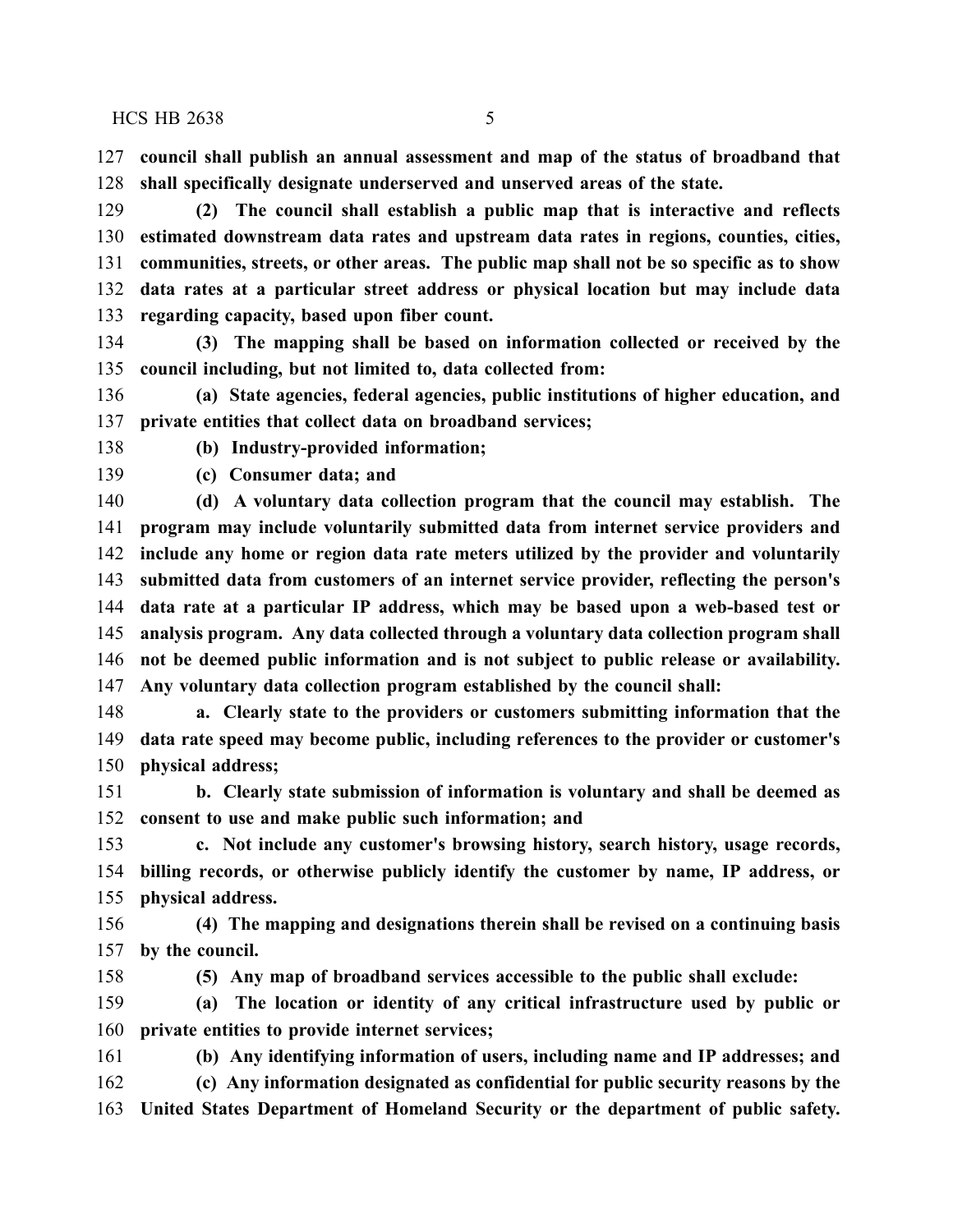**However, it shall be the duty of the public and private entities to make the council aware of such confidential designation, and the actual or estimated upstream data rates and downstream data rates of an area or region of the state shall not be excluded from public or private maps unless the council determines good cause for the exclusion.**

 **7. Any entity that has received or hereafter receives state or federal moneys to install infrastructure for broadband services shall furnish nonproprietary information to the council concerning the location, type, and extent of such infrastructure.**

 **8. The council shall partner with a research organization, or contract with such an organization, to annually survey each county and school district in the state in order to assess the internet speeds available in such areas and identify areas with challenges to high-speed internet access.**

 **9. (1) Notwithstanding the provisions of chapter 610, information provided to the council, its consultants, or its other agents that is identified as confidential information when submitted shall be exempt from disclosure and shall be secured and safeguarded. Such information may include, but not be limited to, physical plant locations, subscriber levels, market penetration data, and any other proprietary business information or any other information that constitutes a trade secret.**

 **(2) Any person who makes any unauthorized disclosure of such confidential information or data shall be guilty of a class A misdemeanor.**

 **10. This section shall not be construed to confer authority to regulate broadband, broadband services, broadband internet access services, broadband service providers, or internet service providers on the broadband development council, the office of broadband development within the department of economic development, or the department of economic development beyond the authority stated in this section.**

**1.513. 1. The state of Missouri or the attorney general is hereby authorized to seek the deposit of federal funds designated for broadband deployment in Missouri from broadband providers who default or otherwise fail to complete deployment as agreed upon with the federal government. Such federal funds shall be deposited into a fund that is under the supervision of the Missouri office of broadband development.**

 **2. Any provider in Missouri who defaults or otherwise fails to deploy broadband after receiving federal funds or any moneys from any other state for broadband services shall disclose such default or failure to deploy broadband services on any application to receive any state moneys in Missouri within seven days of such notice of default or failure to deploy broadband services. Any provider who has defaulted in this state or any other state shall be presumed incapable of fulfilling the provider's obligations to deploy broadband internet in Missouri. Such presumption shall be rebuttable.**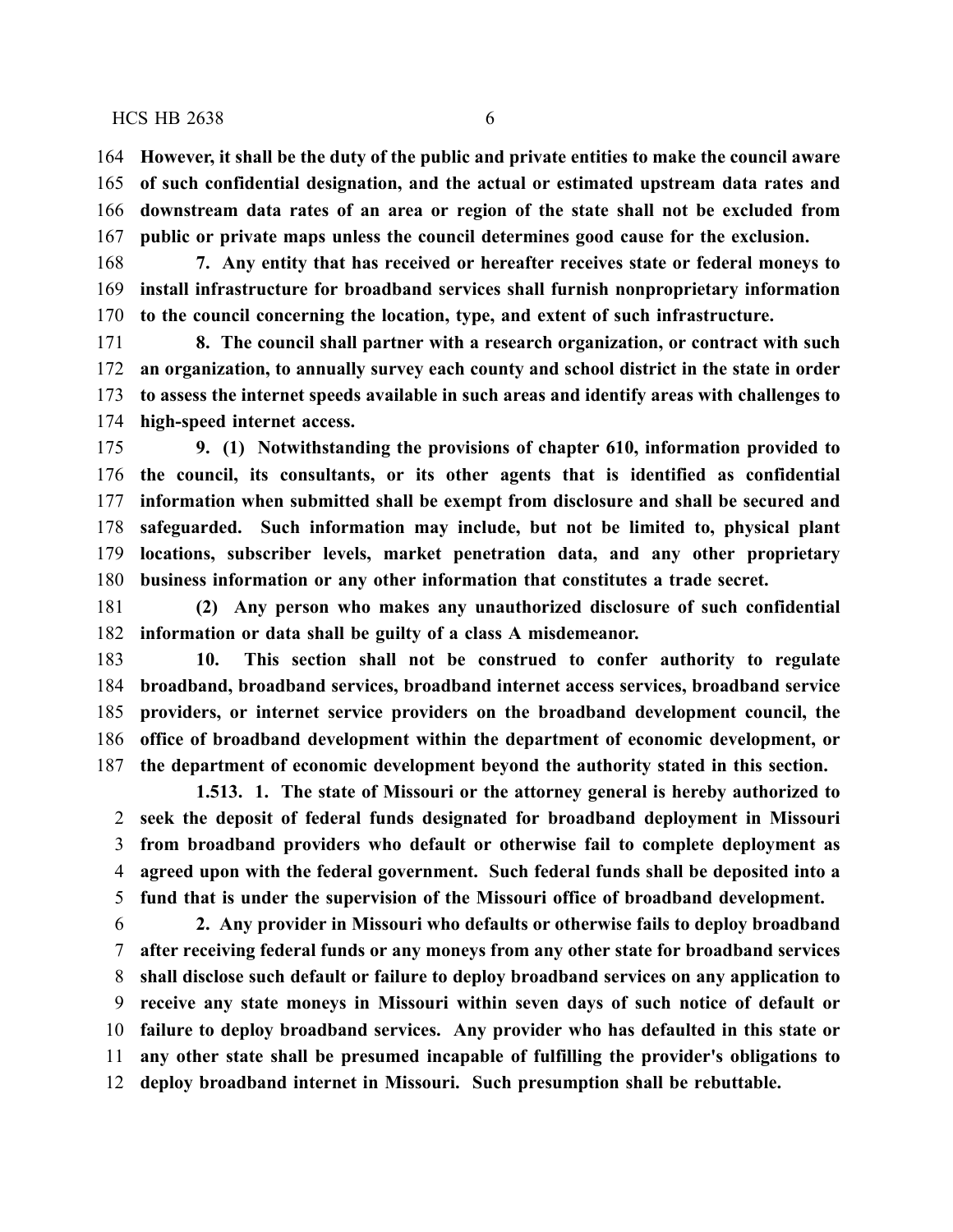**3. The Missouri office of broadband development is hereby authorized to adjudicate any such findings under subsection 2 of this section in a manner consistent with Missouri law.**

**8.055. Beginning January 1, 2024, unified high speed Wi-Fi internet access shall be provided to the public within the capitol building and on capitol grounds. Such Wi- Fi access shall be of adequate bandwidth and connectivity to accommodate the number of users in the capitol building and on capitol grounds.**

**8.475. 1. This section shall be known and may be cited as the "Vertical Real Estate Act".**

**2. As used in this section, the following terms mean:**

 **(1) "Ground facilities", any shed, building, server room, or other ancillary structure providing an essential service to a tower including, but not limited to, distributing power or providing communications backhaul;**

 **(2) "Tower", a structure that hosts an antenna or other equipment used for the purpose of transmitting cellular or wireless signals for communications purposes, including telephonically, or for computing purposes, including all associated equipment;**

 **(3) "Vertical real estate", any communication or broadcast tower or other structure or installation mounted on a rooftop or other prominent place, along with any facilities associated with that structure, that is suitable for mounting communications equipment upon and any associated ground facilities necessary to accommodate the communications purpose or any real estate suitable for the installation of a telecommunications vertical asset. Nothing in this definition shall prohibit terrestrial, middle-mile, or last-mile broadband or high-speed internet wiring or facilities installation under section 67.1847. Classification as "vertical real estate" shall not prevent any utility installation including, but not limited to, water, electric, or sewer services.**

 **3. Any political subdivision of the state of Missouri is hereby authorized to erect vertical real estate or towers on its property unless otherwise proscribed by law. Any such political subdivision is hereby authorized to enter into public-private partnerships in order to effectuate construction of vertical real estate or towers.**

**67.485. 1. Two or more political subdivisions may elect to form a broadband infrastructure improvement district for the delivery of broadband internet service to the residents of such political subdivisions. The authority under this section shall be in addition to the authority given to municipalities to form a broadband infrastructure improvement district under section 71.1000 or any other authority granted to political subdivisions to form a broadband infrastructure improvement district under Missouri law. The district shall be a body politic and corporate. The district shall give funding**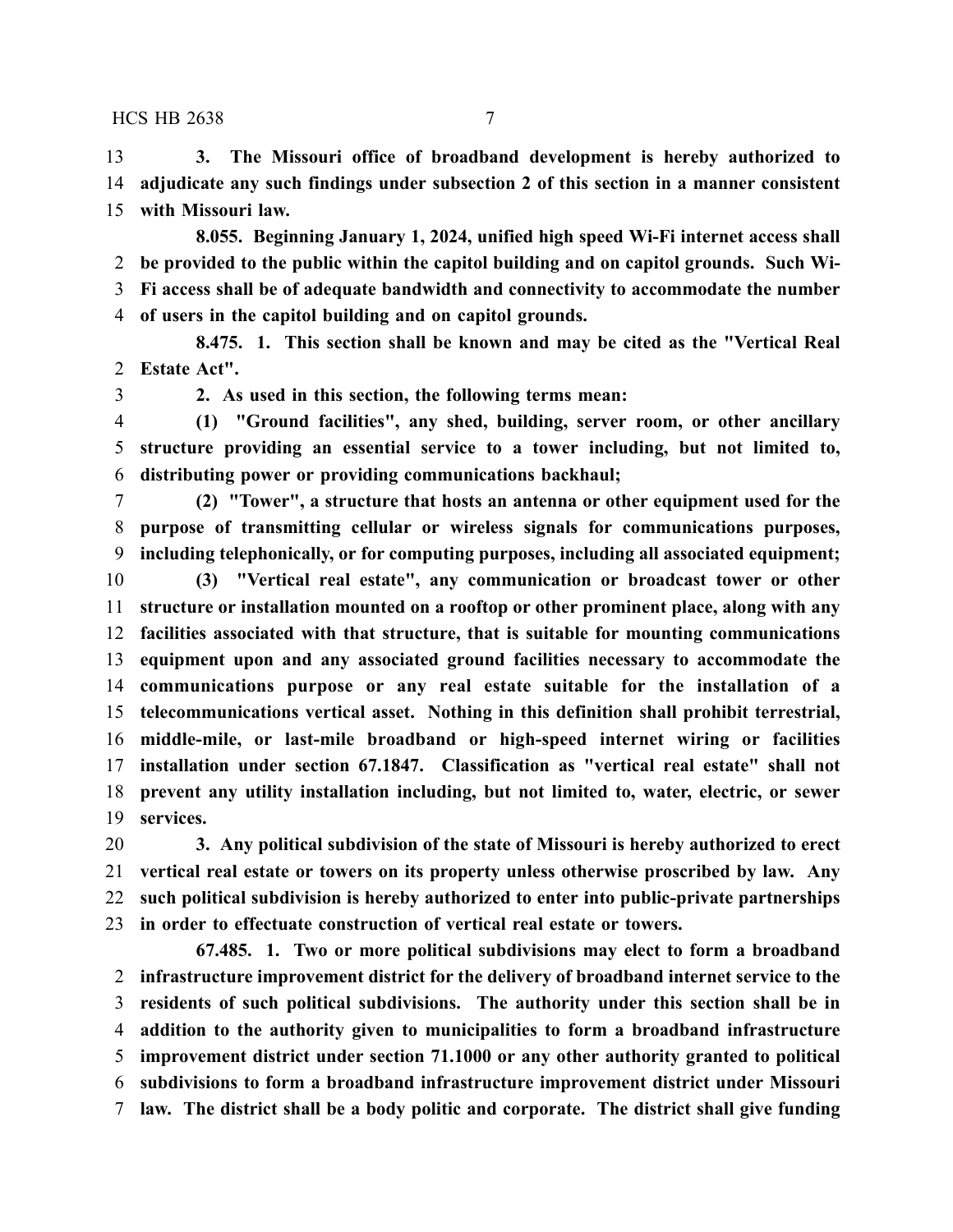**priority to unserved areas and underserved areas of the district. For purposes of this**

 **section, public universities and public school districts are included in the meaning of "political subdivision".**

 **2. A political subdivision that elects to form or join a broadband infrastructure improvement district shall submit to the eligible voters of the political subdivision a proposition at a regular or special election, in substantially the following form:**

| 14 | <b>Shall</b><br>(insert name of the political subdivision) enter |
|----|------------------------------------------------------------------|
| 15 | into a broadband infrastructure improvement district to be       |
| 16 | known as                                                         |

 **If a majority of votes cast on the proposition are in favor of the proposition, the political subdivision shall form or join the broadband infrastructure improvement district with other political subdivisions that approve the proposition. If a majority of votes cast on the proposition oppose the proposition, the political subdivision shall not form or join a broadband infrastructure improvement district unless and until the proposition is resubmitted to voters and voters approve the proposition.**

**3. A broadband infrastructure improvement district shall have the power to:**

 **(1) Contract with a publicly owned or private broadband internet service provider to provide broadband internet service to the residents of the district; and**

 **(2) Finance the provision or expansion of broadband internet service through grants, loans, bonds, or user fees.**

 **A district shall not have the power to levy, assess, apportion, or collect any tax upon property within the district nor upon any political subdivision that is part of the district.**

 **4. (1) The district governing board shall be composed of at least one representative from each political subdivision, but in no case shall there be fewer than four representatives.**

 **(2) Annually, on or before the last Monday in April, the governing body of each political subdivision that is part of a district shall appoint representatives to the district governing board for a one-year term. Each political subdivision shall appoint an equal number of representatives. A representative shall hold office until his or her successor is duly appointed or until the representative is recalled. The governing body of a political subdivision, by majority vote, may recall and replace its representative at any time. If a representative's position is vacated, the governing body of that representative's political subdivision shall fill the vacancy within thirty days by**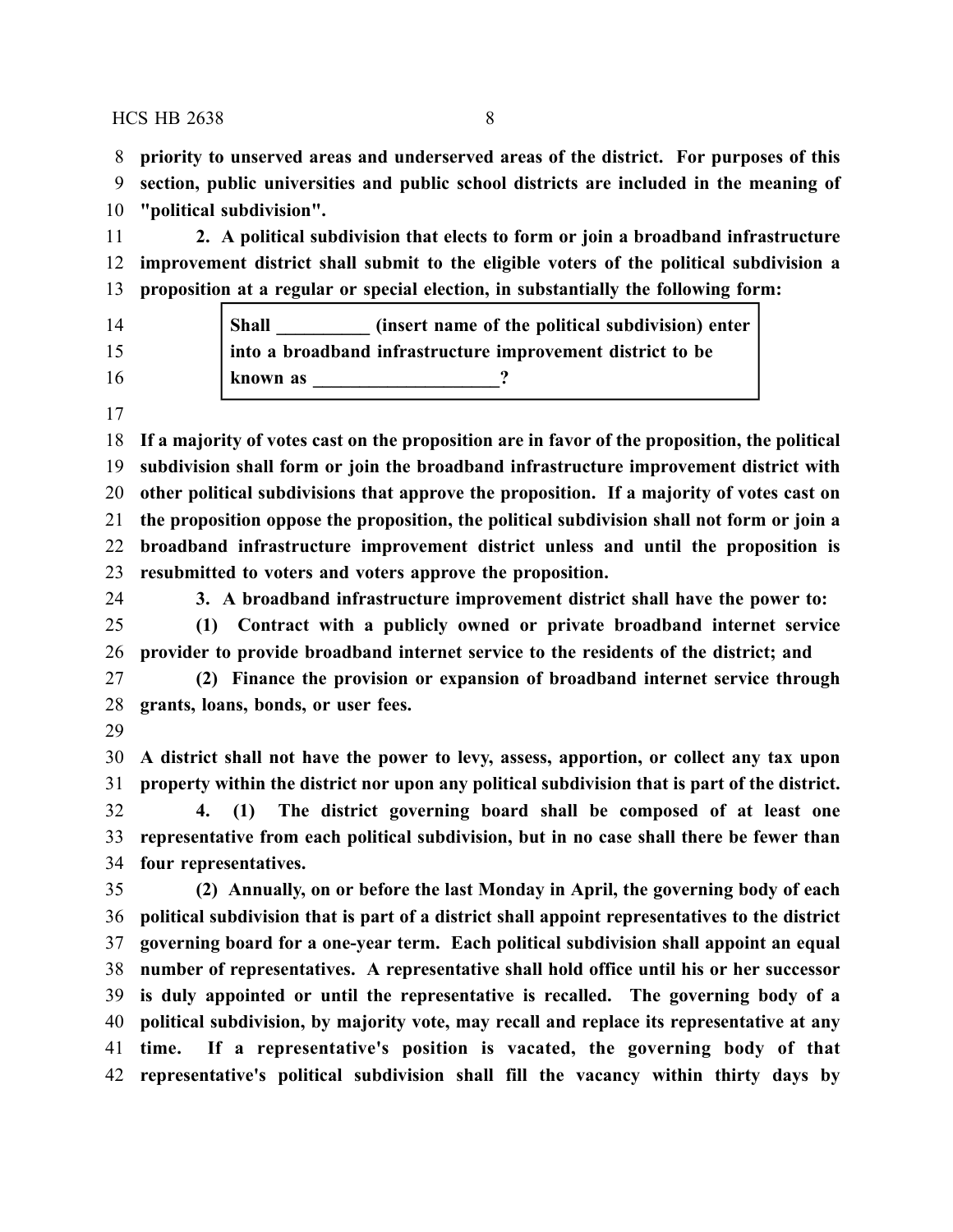**appointing a new representative who shall serve the remainder of the term. A representative may be reappointed to successive terms without limit.**

 **(3) For the purpose of transacting business, the presence of representatives representing more than fifty percent of the political subdivisions that are part of the district shall constitute a quorum. Any action adopted by a majority of the votes cast at a meeting of the governing board at which a quorum is present shall be the action of the board. Each representative shall be entitled to cast one vote.**

 **(4) Each district political subdivision may reimburse its representative for expenses as the political subdivision determines reasonable.**

 **(5) (a) The officers of a district shall be the chair of the board, the vice chair of the board, the clerk of the district, and the treasurer of the district.**

 **(b) The chair shall preside at all meetings of the board and shall make and sign all contracts on behalf of the district upon approval by the board. The chair shall perform all duties incident to the position and office.**

 **(c) During an absence or inability of the chair to render or perform his or her duties or exercise his or her powers, the same shall be performed and exercised by the vice chair, and, when so acting, the vice chair shall have all the powers and be subject to all the responsibilities hereby given to or imposed upon the chair.**

 **(d) During an absence or inability of the vice chair to render or perform his or her duties or exercise his or her powers, the board shall elect from among its representatives an acting vice chair who shall have the powers and be subject to all the responsibilities hereby given or imposed upon the vice chair.**

 **(e) Upon the death, disability, resignation, or removal of the chair or vice chair, the board shall elect a successor to such vacant office until the next term.**

 **(6) The board shall adopt bylaws for the regulation of its affairs and the conduct of its business.**

 **5. Additional political subdivisions may join a broadband infrastructure improvement district. The board may offer admission to additional political subdivisions upon such terms and conditions as the board deems fair, reasonable, and in the best interests of the district. The governing body of any political subdivision that desires to be admitted to the district shall apply for admission to the board. The board shall determine the financial, economic, governance, and operational effects that are likely to occur if such political subdivision is admitted and thereafter offer or deny admission to the applicant political subdivision. If the board offers admission, it shall specify any terms and conditions, including financial obligations, upon which the admission is predicated. Upon resolution of the board, the applicant political subdivision shall join the district.**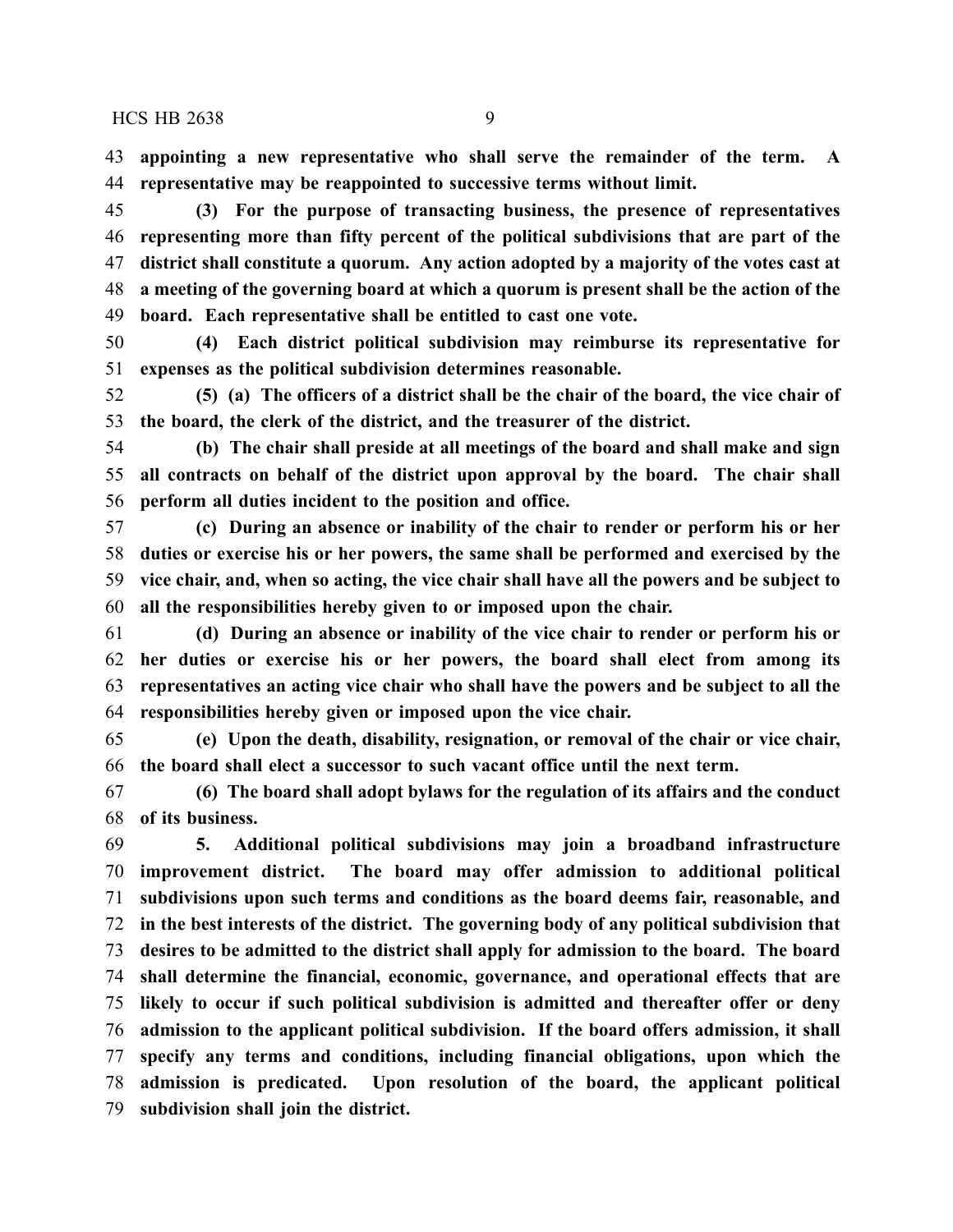**6. A political subdivision may withdraw from a district in the same manner as a political subdivision joining a district under subsection 5 of this section.**

 **7. (1) The board may authorize admitting one or more private partners in the broadband improvement district upon such terms and conditions as the board, in the board's sole discretion, deems to be fair, reasonable, and in the best interests of the district. A private partner desiring admission to the district shall apply for admission to the board. For purposes of this subsection, "private partner" includes, but is not limited to, an electric cooperative or public utility providing services within the state.**

 **(2) The board shall determine the financial, economic, governance, and operational effects that are likely to occur if a private partner is admitted and thereafter either grant or deny authority for admission of the petitioning private partner. If the board grants such authority, the board shall also specify any terms and conditions, including financial obligations, upon which such admission is predicated. Upon resolution of the board, such applicant private partner shall become a district member.**

 **(3) The board and the private partner shall by agreement specify the ownership and other financial determinants of the private partner's participation in the district. Such determinations shall be considered to be within the public purposes of the district, absent a judicial determination that such public purposes do not exist.**

 **(4) A private partner admitted to a district under this subsection may finance the installation or expansion of broadband internet service through grants, loans, bonds, user fees, or any other financing methods that do not negatively impact the cost of service provided to the district's residents, customers, or rate-payers.**

 **8. The dissolution of a broadband infrastructure improvement district shall follow the procedures established under sections 67.950 and 67.955.**

 **9. Nothing in this section shall be construed to prohibit or limit the ability of a municipality or other political subdivision to enter into a contract or cooperative agreement as authorized by section 70.220 or by other legal means.**

620.2450. 1. A grant program is hereby established under sections 620.2450 to 620.2458 to award grants to applicants who seek to expand access to **and improve the reliability of** broadband internet service in unserved and underserved areas of the state. The department of economic development shall administer and act as the fiscal agent for the grant program and shall be responsible for receiving and reviewing grant applications and awarding grants under sections 620.2450 to 620.2458. Funding for the grant program established under this section shall be subject to appropriation by the general assembly.

2. As used in sections 620.2450 to 620.2458, the following terms shall mean:

 (1) **"Project", the acquisition and installation of retail broadband internet service in unserved and underserved areas of the state;**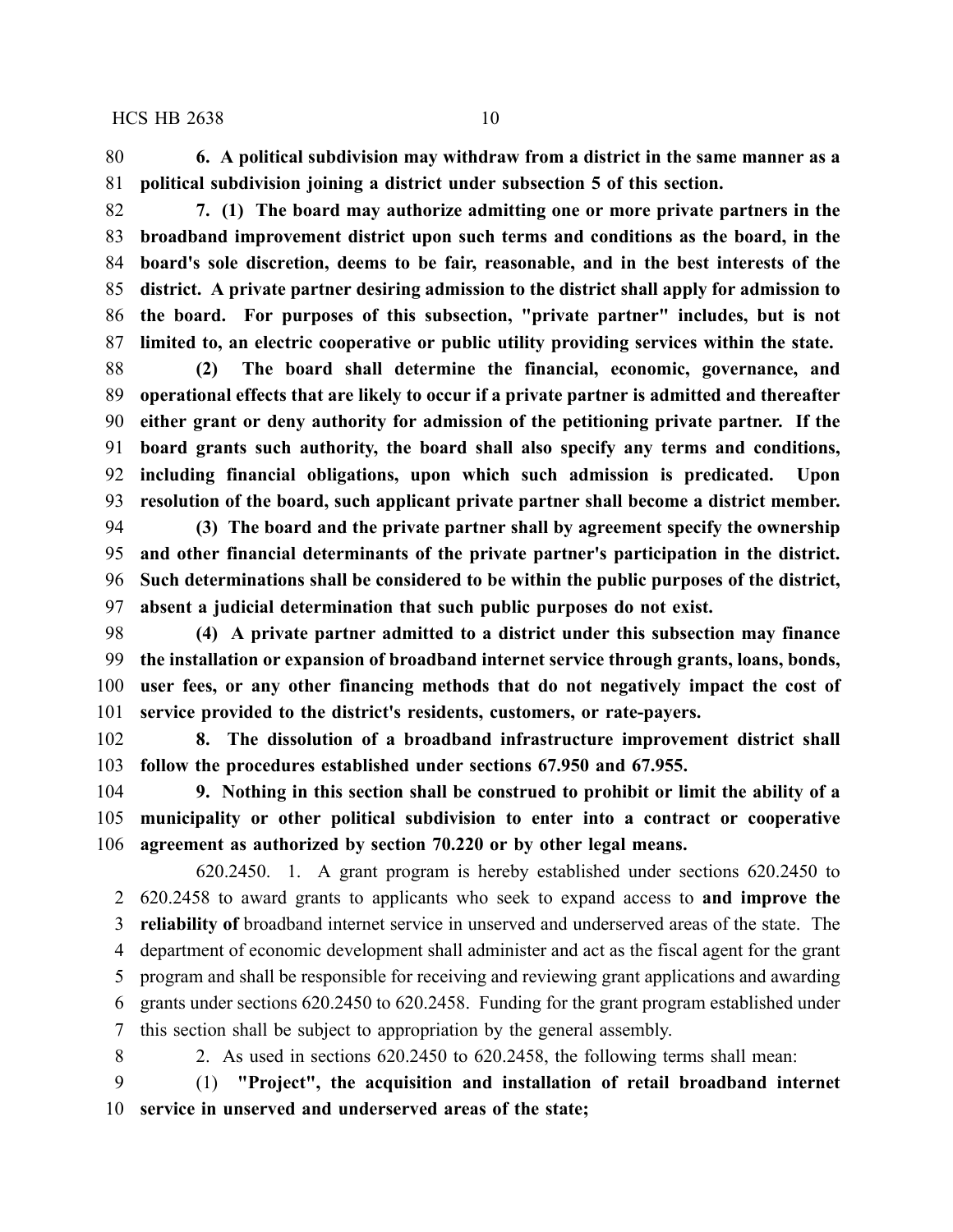**(2)** "Underserved area", a project area without access to wireline or fixed wireless broadband internet service of speeds of **[**at least twenty-five**] the higher of:**

 **(a) One hundred** megabits per-second download and **[**three**] one hundred** megabits per-second upload; **or**

 **(b) The minimum speed established by the Federal Communications Commission as authorized in 7 U.S.C. 950bb(e)(1) to (2);**

 **[**(2)**] (3)** "Unserved area", a project area without access to wireline or fixed wireless broadband internet service of speeds of at least **[**ten**] twenty-five** megabits per-second download and **[**one megabit**] three megabits** per-second upload.

620.2451. **1.** Grants awarded under sections 620.2450 to 620.2458 shall fund the acquisition and installation of retail broadband internet service **[**at**], prioritizing projects providing** speeds of **[**at least twenty-five**] the higher of:**

 **(1) One hundred** megabits per-second download and **[**three**] one hundred** megabits per-second upload**[**, but**]** that is scalable to higher speeds**; or**

 **(2) The minimum acceptable speed established by the Federal Communications Commission as authorized in 7 U.S.C. 950bb(e)(1) to (2). Any provider that is incapable of meeting the speed requirement under this subdivision shall be allowed to continue deploying broadband infrastructure at current speeds, provided that each provider quarterly updates the office of broadband development regarding the provider's maximum speed**.

 **2.** The department shall maintain a record of all federal grants awarded to entities for the purposes of providing, maintaining, and expanding rural broadband in the state of Missouri. In cases in which funds have been awarded by a federal agency but later retained, withheld, or otherwise not distributed to the original grant recipient due to failure to meet performance standards or other criteria, the department shall seek to have the funds awarded to another eligible, qualified Missouri broadband provider.

 **3. The funds awarded by the department to an entity for the purposes of providing, maintaining, and expanding rural broadband in the state of Missouri shall require the entity to use the funds specifically for purposes set forth in the grant. If the entity uses the proceeds or funds for any other purposes or fails to comply with any requirement established by the department through the grant or funds awarded pursuant thereto, the entity shall return any remaining proceeds expended or the value of any incentives or services received by the entity to which a monetary value can be assigned, to be repaid to the department as required by the terms of the grant or contract.**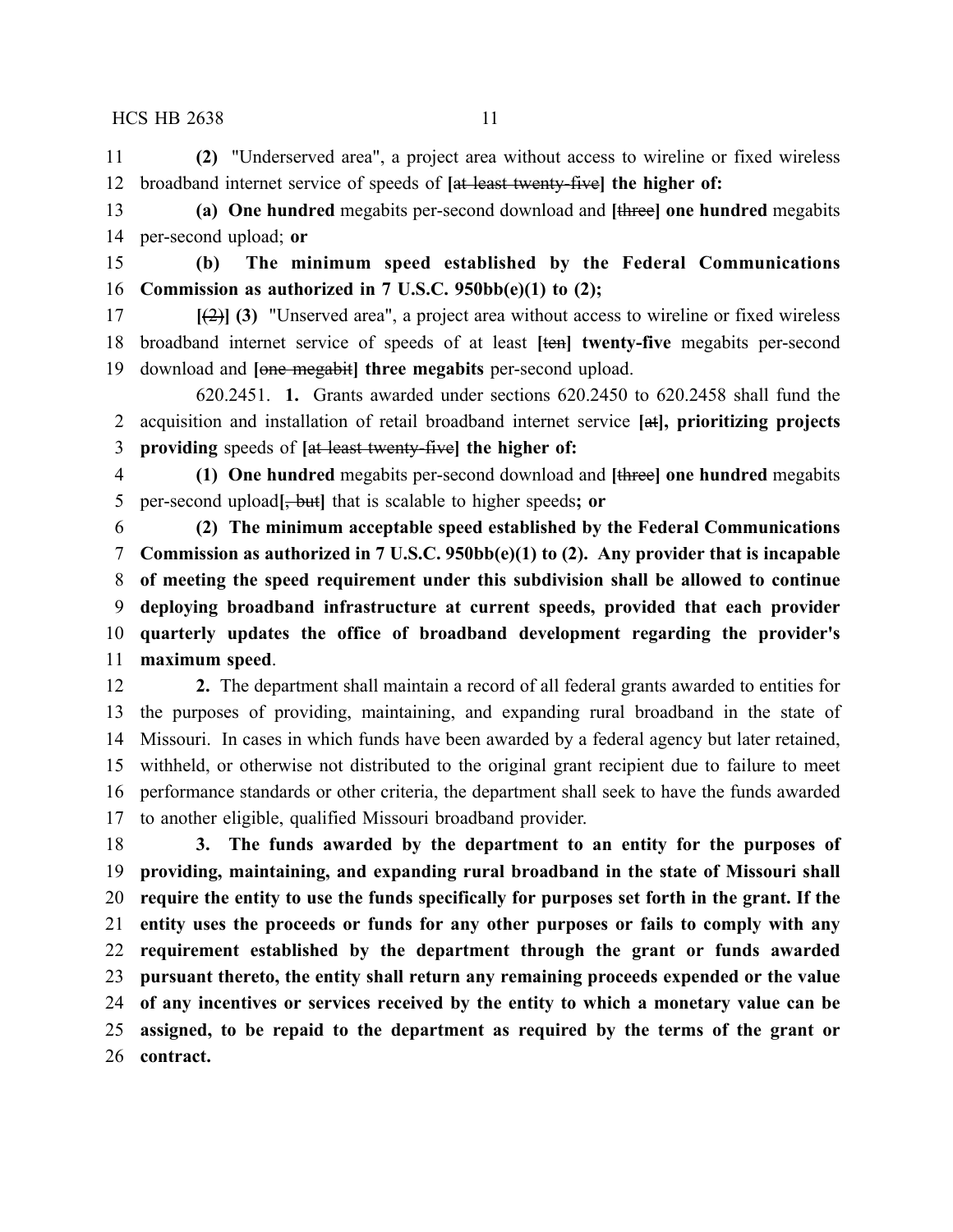620.2453. An eligible applicant shall submit an application to the department of economic development on a form prescribed by the department. An application for a grant under sections 620.2450 to 620.2458 shall include the following information:

(1) A description of the project area;

 (2) A description of the kind and amount of broadband internet infrastructure that is proposed to be deployed;

(3) Evidence demonstrating the unserved or underserved nature of the project area;

 (4) The number of households that would have new access to broadband internet service, or whose broadband internet service would be upgraded, as a result of the grant;

 (5) A list of significant community institutions that would benefit from the proposed grant;

 (6) The total cost of the proposal and the **[**timeframe**] time frame** in which it will be completed;

 (7) A list identifying sources of funding or in-kind contributions, including government funding, that would supplement any awarded grant; **[**and**]**

 **(8) A map or list of addresses showing the highest broadband speeds available within the applicant's area of service in the same manner in which the applicant is specified to provide data to the Federal Communications Commission under the Broadband Deployment Accuracy and Technological Availability Act, 47 U.S.C. Section 641 et seq. Such map or list of addresses shall be utilized by the department of economic development to determine the speeds available to individual addresses and eligibility for grant funding. Any map made publicly available as a result of maps provided by broadband providers under this subdivision shall be aggregated and anonymized to show the highest broadband speeds available; and**

**(9)** Any other information required by the department of economic development.

**620.2465. 1. The department shall implement a program to increase high-speed internet access in unserved and underserved areas. The department may use its discretion in choosing the method of the program, but the program shall provide high- speed internet access to as many residents who do not have high-speed internet access as quickly as practicable, with preference given to residents who have no internet access. 2. The department may promulgate all necessary rules and regulations for the**

 **administration of this section. Any rule or portion of a rule, as that term is defined in section 536.010, that is created under the authority delegated in this section shall become effective only if it complies with and is subject to all of the provisions of chapter 536 and, if applicable, section 536.028. This section and chapter 536 are nonseverable, and if any of the powers vested with the general assembly pursuant to chapter 536 to review, to delay the effective date, or to disapprove and annul a rule are subsequently**